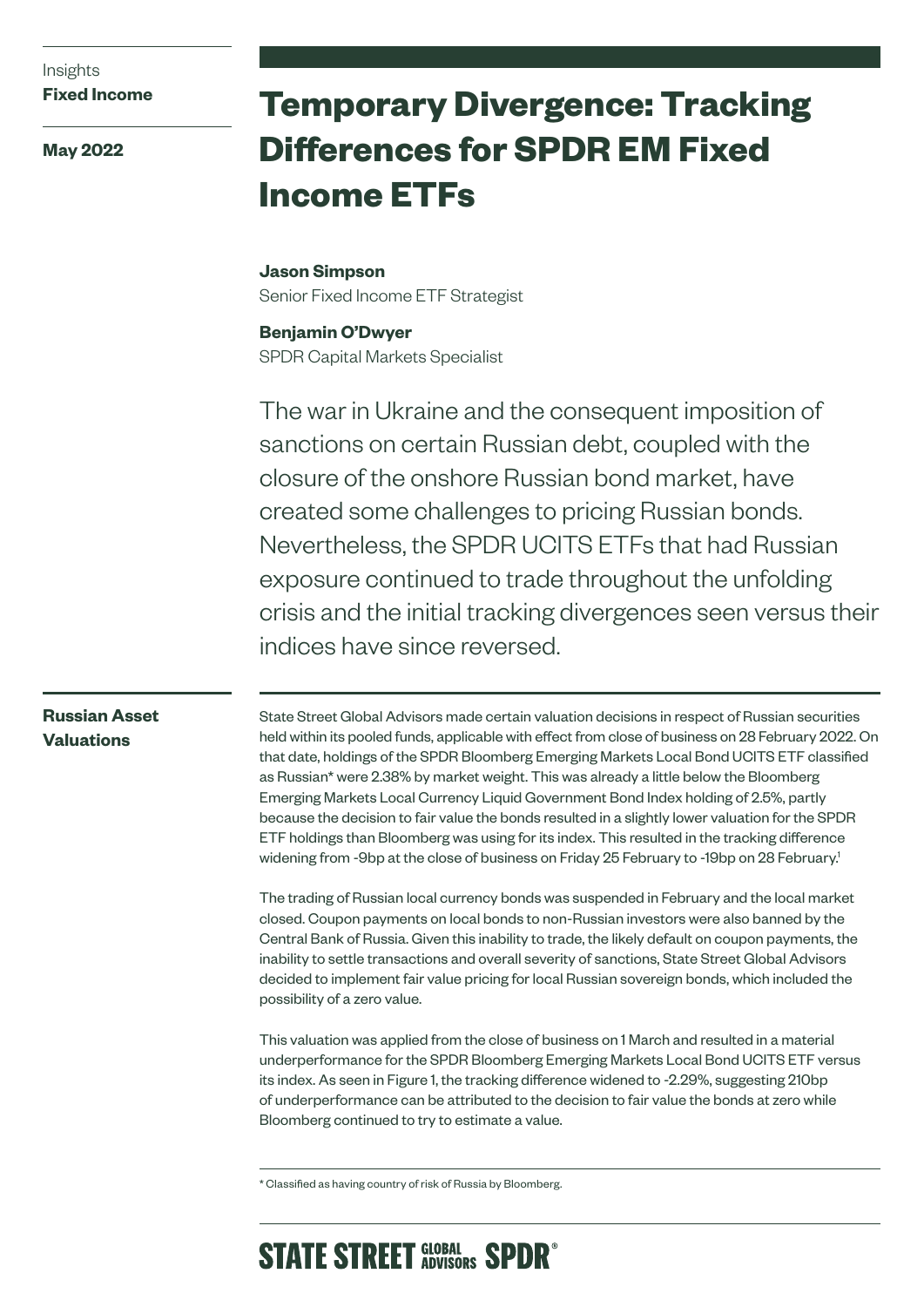### Figure 1

**Mind the Gap — Tracking Difference on the SPDR Bloomberg Emerging Markets Local Bond UCITS ETF widened on the Decision to Value Russian Local Currency Debt at Zero**

SPDR Bloomberg Emerging Markets Local Bond UCITS ETF

**Bloomberg EM Local** Currency Liquid Govt Index

#### Figure 2

**Convergence — Tracking Difference on SPDR Bloomberg Emerging Markets Local Bond UCITS ETF Narrowed as Bloomberg Wrote Its Valuations for Russian Local Currency Debt Down to Zero**

SPDR Bloomberg Emerging Markets Local Bond UCITS ETF

 Bloomberg EM Local Currency Liquid Govt Index



Source: Bloomberg Finance L.P., as of 1 March 2022. Past performance is not an indication of future results.

The decision by Bloomberg to maintain valuations of Russian government bonds at their 1 March 2022 levels meant that the tracking difference remained wide for a number of days (see the company's **[recent press notice](https://assets.bbhub.io/professional/sites/10/Bloomberg-Index-Announcement_Impact-of-Russia-Sanctions-on-the-Bloomberg-Fixed-Income-Indices_2022.03.01.pdf)**). This pause in pricing was in order to hold a consultation with market participants on the eligibility of Russian debt for the Bloomberg fixed income indices. The consultation concluded: "All index securities with a country of risk of Russia will exit the indices, including applicable high yield and emerging market indices, at March month-end at a valuation of near zero. Current index pricing will be updated accordingly." The notice can be viewed **[here](https://assets.bbhub.io/professional/sites/10/Update-FI-Indices-Results-of-Consultation-on-Russian-Sanctions.pdf)**.

As the value of Russian bonds within the Bloomberg index was reduced to \$0.000001, the value of the index moved back in line with the SPDR Bloomberg Emerging Markets Local Bond UCITS ETF until the gap was close to just -1bp by 8 March.



Source: Bloomberg Finance L.P., as of 15 March 2022. Past performance is not an indication of future results.

Other SPDR emerging market debt ETFs were also affected by this inconsistency in the timing of price changes. The SPDR Bloomberg EM Inflation Linked Local Bond UCITS ETF held around 1.9% of its exposure in Russian inflation-linked securities on 28 February 2022. $^2$  These are rubledenominated linkers and, as their value was written down to zero, the tracking difference widened from -38bp for the year to 28 February to -207bp on 3 March. The spread versus the Bloomberg EM Inflation Linked 20% Capped Index has since narrowed back in to -5bp.3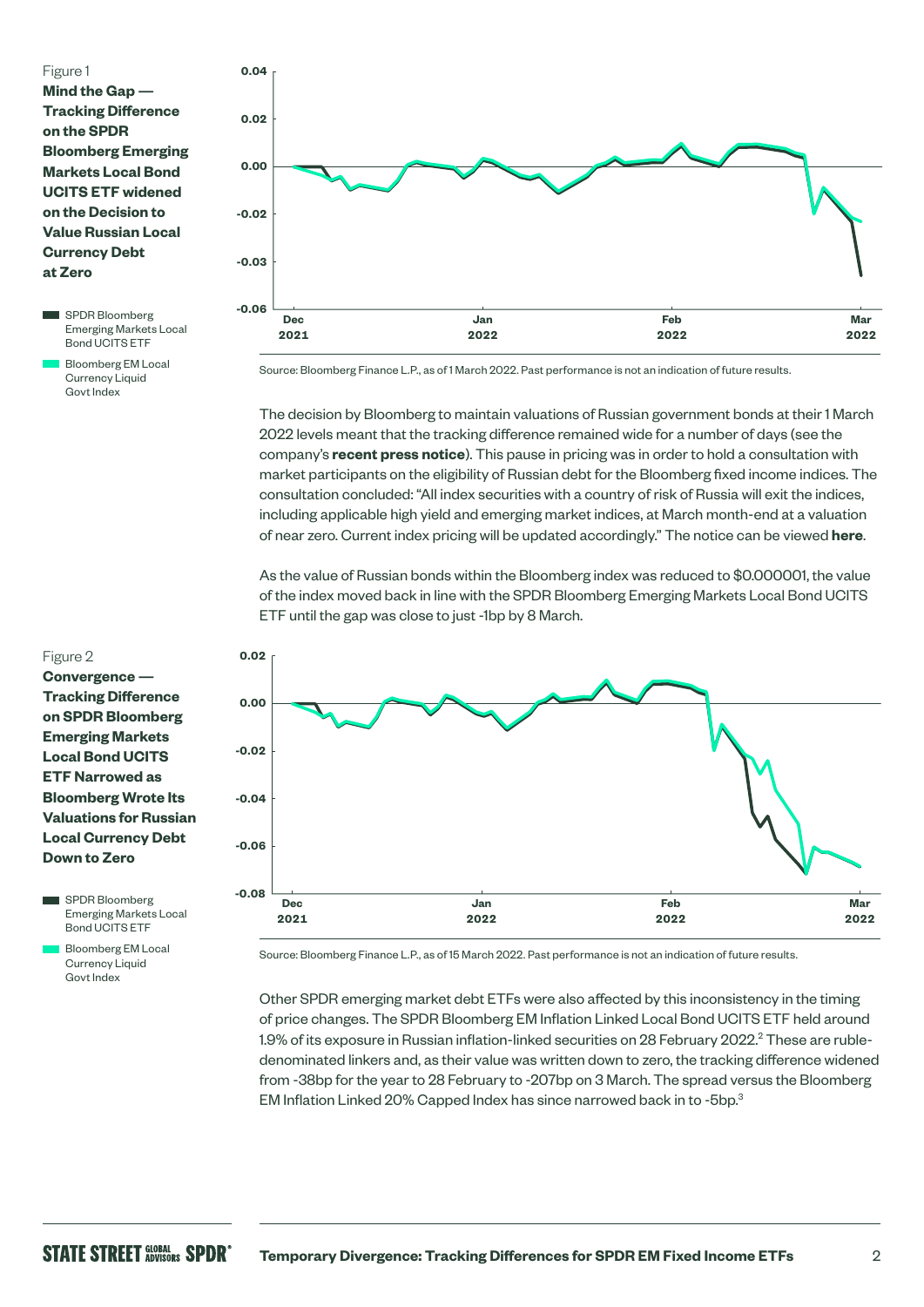### **Carry on Trading**

In order to assess the impact on trading costs for the SPDR Bloomberg Emerging Markets Local Bond UCITS ETF, the most obvious comparison would the COVID crisis in 2020, when we saw a similar evaporation of liquidity in many fixed income exposures.

Figure 3 shows a direct comparison between these two periods. On-exchange volumes were much lower coming into this crisis and did not see a similar spike in activity during the crisis, with on-exchange daily traded values hovering at around the \$1 million mark. We saw a significant widening out in spreads on this ETF, with the bid-ask spread touching 700bps at the peak of the crisis, due to the uncertainty around the Russian exposure in the fund and whether these bonds would be tradeable.

In comparing the current situation to the COVID crisis, when spreads also widened significantly due to the volatility in markets, it is worth noting that although the spreads peaked at a much higher level, they also fell back lower at a much faster rate after the initial peak. Spreads fell back below 100bps within 10 trading days after crossing that threshold, compared to 25 days above that level during the COVID crisis.

Therefore, although in the immediate period of the crisis it became more expensive than during the peak of COVID to trade this exposure, investors would have seen trading costs come back in line at a much quicker rate, and would have been able to trade at normal levels much sooner after the peak.



Source Bloomberg Finance L.P., as of 15 March 2022.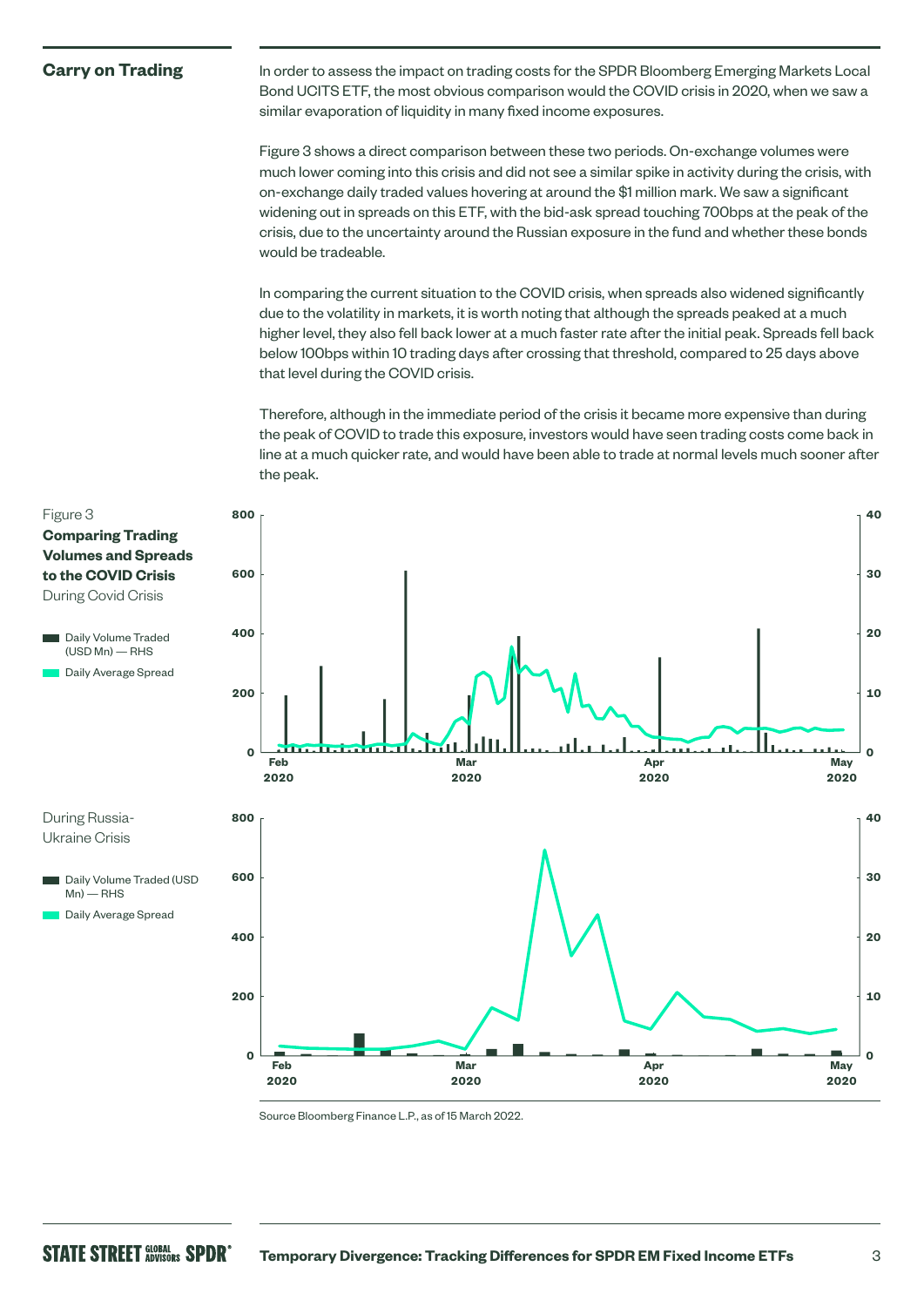# **Month-End and Beyond**

With Russian bonds being valued at close to zero by both the ETFs and the index provider, the tracking difference for the SPDR local currency ETFs remained close to zero into the final week of March 2022. The approach of month-end coincided with a limited re-opening of the market for ruble-denominated bonds and meant that some selling of those bonds was possible ahead of them exiting their respective indices at month-end.

This outcome resulted in the development of a positive tracking difference as the bonds were sold for a higher price than they were reflected at in the index. As at 31 March, the tracking difference versus their respective indices had widened to +5bp for the SPDR Bloomberg Emerging Markets Local Bond UCITS ETF and to +1bp for the SPDR Bloomberg EM Inflation Linked Local Bond UCITS ETF.

As of the close on 31 March, both the SPDR Bloomberg Emerging Markets Local Bond UCITS ETF and the SPDR Bloomberg EM Inflation Linked Local Bond UCITS ETFs and their respective indices had no Russian bond holdings. With no Russian debt creating volatility in the fund, the tracking difference has remained tight and, as at the end of April 2022, was just -2bp for the SPDR Bloomberg Emerging Markets Local Bond UCITS ETF and -12bp for the SPDR Bloomberg EM Inflation Linked Local Bond UCITS ETF.4

Please see the **[State Street Global Advisors notice](https://www.ssga.com/library-content/pdfs/global/russian-securities-held-in-state-street-global-advisors-spdr-etfs.pdf)** for further information on Russian securities held in SPDR ETFs.

- **Endnotes** 1 Source: Bloomberg Finance L.P., as of 15 March 2022.
	- 2 Source: State Street Global Advisors, as of 28 February 2022.
	- 3 Source: Bloomberg Finance L.P., as 17 March 2022.
	- 4 Source: Bloomberg Finance L.P., as of 29 April 2022. The Total Expense Ratio for both funds is 55bp, so over the first 4 months of the year this in itself should have accounted for close to -18bp of tracking difference.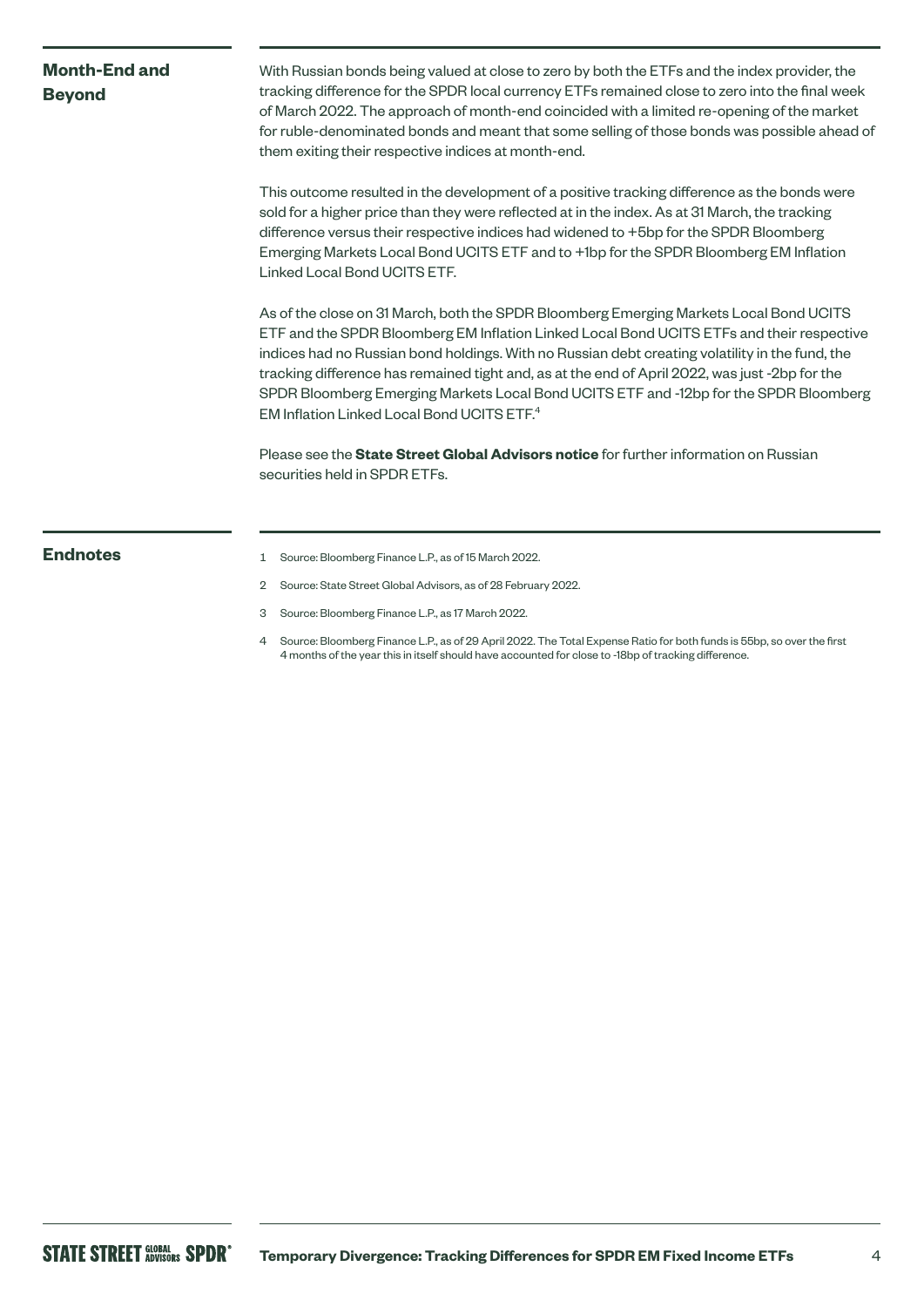#### **[ssga.com/etfs](http://www.ssga.com/etfs)**

#### Marketing communication.

Information Classification: General Access. For professional clients use only. For qualified investors according to Article 10(3) and (3ter) of the Swiss Collective Investment Schemes Act ("CISA") and its implementing ordinance, at the exclusion of qualified investors with an opting-out pursuant to Art. 5(1) of the Swiss Federal Law on Financial Services ("FinSA") and without any portfolio management or advisory relationship with a financial intermediary pursuant to Article 10(3ter) CISA ("Excluded Qualified Investors") only.

For Investors in Austria: The offering of SPDR ETFs by the Company has been notified to the Financial Markets Authority (FMA) in accordance with section 139 of the Austrian Investment Funds Act. Prospective investors may obtain the current sales Prospectus, the articles of incorporation, the KIID as well as the latest annual and semi-annual report free of charge from State Street Global Advisors Europe Limited, Branch in Germany, Brienner Strasse 59, D-80333 Munich. T: +49 (0)89- 55878-400. F: +49 (0)89-55878-440.

For Investors in Finland: The offering of funds by the Companies has been notified to the Financial Supervision Authority in accordance with Section 127 of the Act on Common Funds (29.1.1999/48) and by virtue of confirmation from the Financial Supervision Authority the Companies may publicly distribute their Shares in Finland. Certain information and documents that the Companies must publish in Ireland pursuant to applicable Irish law are translated into Finnish and are available for Finnish investors by contacting State Street Custodial Services (Ireland) Limited, 78 Sir John Rogerson's Quay, Dublin 2, Ireland.

For Investors in France: This document does not constitute an offer or request to purchase shares in the Company. Any subscription for shares shall be made in accordance with the terms and conditions specified in the complete Prospectus, the KIID, the addenda as well as the Company Supplements. These documents are available from the Company centralizing correspondent: State Street Banque S.A., Coeur Défense — Tour A — La Défense 4 33e étage 100, Esplanade du Général de Gaulle 92 931 Paris La Défense cedex France or on the French part of the site [ssga.com/etfs.](http://www.ssga.com/etfs) The Company is an undertaking for collective investment in

transferable securities (UCITS) governed by Irish law and accredited by the Central Bank of Ireland as a UCITS in accordance with European Regulations. European Directive no. 2014/91/EU dated 23 July 2014 on UCITS, as amended, established common rules pursuant to the cross-border marketing of UCITS with which they duly comply. This common base does not exclude differentiated implementation. This is why a European UCITS can be sold in France even though its activity does not comply with rules identical to those governing the approval of this type of product in France.The offering of these compartments has been notified to the Autorité des Marchés Financiers (AMF) in accordance with article L214-2-2 of the French Monetary and Financial Code.

For Investors in Germany: The offering of SPDR ETFs by the Companies has been notified to the Bundesanstalt für Finanzdienstleistungsaufsicht (BaFin) in accordance with section 312 of the German Investment Act. Prospective investors may obtain the current sales Prospectuses, the articles of incorporation, the KIIDs as well as the latest annual and semi-annual report free of charge from State Street Global Advisors Europe Limited, Branch in Germany, Brienner Strasse 59, D-80333 Munich. T: +49 (0)89- 55878-400. F: +49 (0)89-55878-440.

Ireland: State Street Global Advisors Europe Limited is regulated by the Central Bank of Ireland. Registered office address 78 Sir John Rogerson's Quay, Dublin 2. Registered Number: 49934. T: +353 (0)1 776 3000. F: +353 (0)1 776 3300.

Israel: No action has been taken or will be taken in Israel that would permit a public offering of the Securities or distribution of this sales brochure to the public in Israel. This sales brochure has not been approved by the Israel Securities Authority (the 'ISA').

Accordingly, the Securities shall only be sold in Israel to an investor of the type listed in the First Schedule to the Israeli Securities Law, 1978, which has confirmed in writing that it falls within one of the categories listed therein (accompanied by external confirmation where this is required under ISA guidelines), that it is aware of the implications of being considered such an investor and consents thereto, and further that the Securities are being purchased for its own account and not for the purpose of re-sale or distribution.

This sales brochure may not be reproduced or used for any other purpose, nor be furnished to any other person other than those to whom copies have been sent.

Nothing in this sales brochure should be considered investment advice or investment marketing as defined in the Regulation of Investment Advice, Investment Marketing and Portfolio Management Law, 1995 ("the Investment Advice Law"). Investors are encouraged to seek competent investment advice from a locally licensed investment advisor prior to making any investment. State Street is not licensed under the Investment Advice Law, nor does it carry the insurance as required of a licensee thereunder.

This sales brochure does not constitute an offer to sell or solicitation of an offer to buy any securities other than the Securities offered hereby, nor does it constitute an offer to sell to or solicitation of an offer to buy from any person or persons in any state or other jurisdiction in which such offer or solicitation would be unlawful, or in which the person making such offer or solicitation is not qualified to do so, or to a person or persons to whom it is unlawful to make such offer or solicitation.

Italy: State Street Global Advisors Europe Limited, Italy Branch ("State Street Global Advisors Italy") is a branch of State Street Global Advisors Europe Limited, registered in Ireland with company number 49934, authorised and regulated by the Central Bank of Ireland, and whose registered office is at 78 Sir John Rogerson's Quay, Dublin 2. State Street Global Advisors Italy is registered in Italy with company number 11871450968 — REA: 2628603 and VAT number 11871450968, and its office is located at Via Ferrante Aporti, 10 - 20125 Milan, Italy. T: +39 02 32066 100. F: +39 02 32066 155.

For Investors in Luxemburg: The Companies have been notified to the Commission de Surveillance du Secteur Financier in Luxembourg in order to market its shares for sale to the public in Luxembourg and the Companies are notified Undertakings in Collective Investment for Transferable Securities (UCITS)

Netherlands: This communication is directed at qualified investors within the meaning of Section 2:72 of the Dutch Financial Markets Supervision Act (Wet op het financieel toezicht) as amended. The products and services to which this communication relates are only

available to such persons and persons of any other description should not rely on this communication. Distribution of this document does not trigger a licence requirement for the Companies or SSGA in the Netherlands and consequently no prudential and conduct of business supervision will be exercised over the Companies or SSGA by the Dutch Central Bank (De Nederlandsche Bank N.V.) and the Dutch Authority for the Financial Markets (Stichting Autoriteit Financiële Markten). The Companies have completed their notification to the Authority Financial Markets in the Netherlands in order to market their shares for sale to the public in the Netherlands and the Companies are, accordingly, investment institutions (beleggingsinstellingen) according to Section 2:72 Dutch Financial Markets Supervision Act of Investment Institutions.

Norway: The offering of SPDR ETFs by the Companies has been notified to the Financial Supervisory Authority of Norway (Finanstilsynet) in accordance with applicable Norwegian Securities Funds legislation. By virtue of a confirmation letter from the Financial Supervisory Authority dated 28 March 2013 (16 October 2013 for umbrella II) the Companies may market and sell their shares in Norway.

For Investors in Spain: State Street Global Advisors SPDR ETFs Europe I and II plc have been authorised for public distribution in Spain and are registered with the Spanish Securities Market Commission (Comisión Nacional del Mercado de Valores) under no.1244 and no.1242 Before investing, investors may obtain a copy of the Prospectus and Key Investor Information Documents, the Marketing Memoranda, the fund rules or instruments of incorporation as well as the annual and semi-annual reports of State Street Global Advisors SPDR ETFs Europe I and II plc from Cecabank, S.A. Alcalá 27, 28014 Madrid (Spain) who is the Spanish Representative, Paying Agent and distributor in Spain or at [spdrs.com.](http://www.spdrs.com) The authorised Spanish distributor of State Street Global Advisors SPDR ETFs is available on the website of the Securities Market Commission (Comisión Nacional del Mercado de Valores).

For Investors in Switzerland: This document is directed at qualified investors only, as defined Article 10(3) and (3ter) of the Swiss Collective Investment Schemes Act ("CISA") and its implementing ordinance, at the exclusion of qualified investors with an opting-out pursuant to Art. 5(1) of the Swiss Federal Law on Financial Services ("FinSA") and without any portfolio